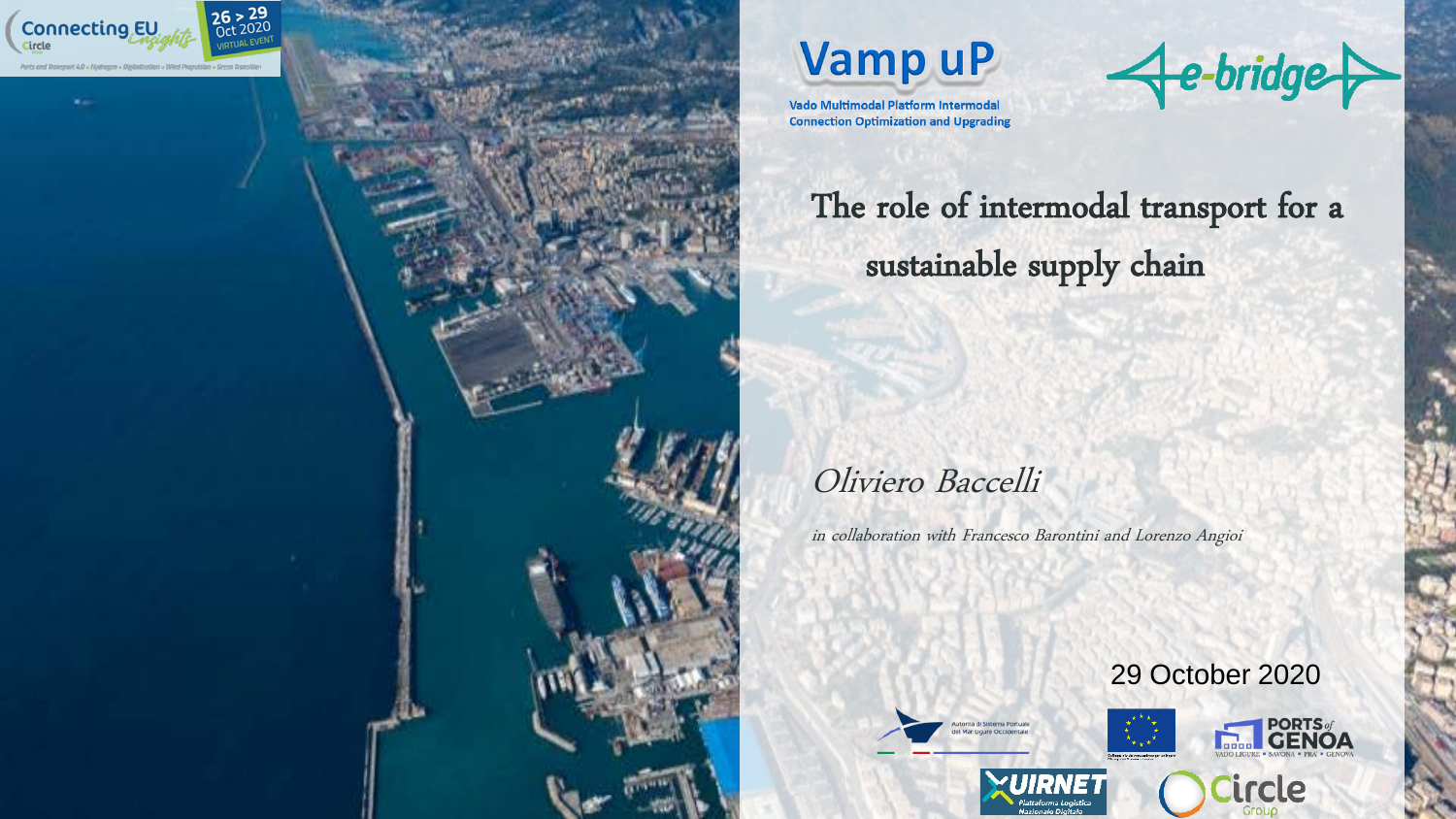



Intermodality, Digitisation and Green Technology: the European pathway of the Ports of Genoa. Vamp Up & E-Bridge EU Projects

*The role of intermodal transport for a sustainable supply chain* 

- The growing relevance of an efficient and sustainable transport network for Northern Italy
- How to encourage sustainable transport policies
- The importance of the completion of TEN-T **Corridors**
- The role of intermodal railway transport for a sustainable supply chain
- The role of intermodal railway transport for an efficient supply chain
- Policy reccomandations



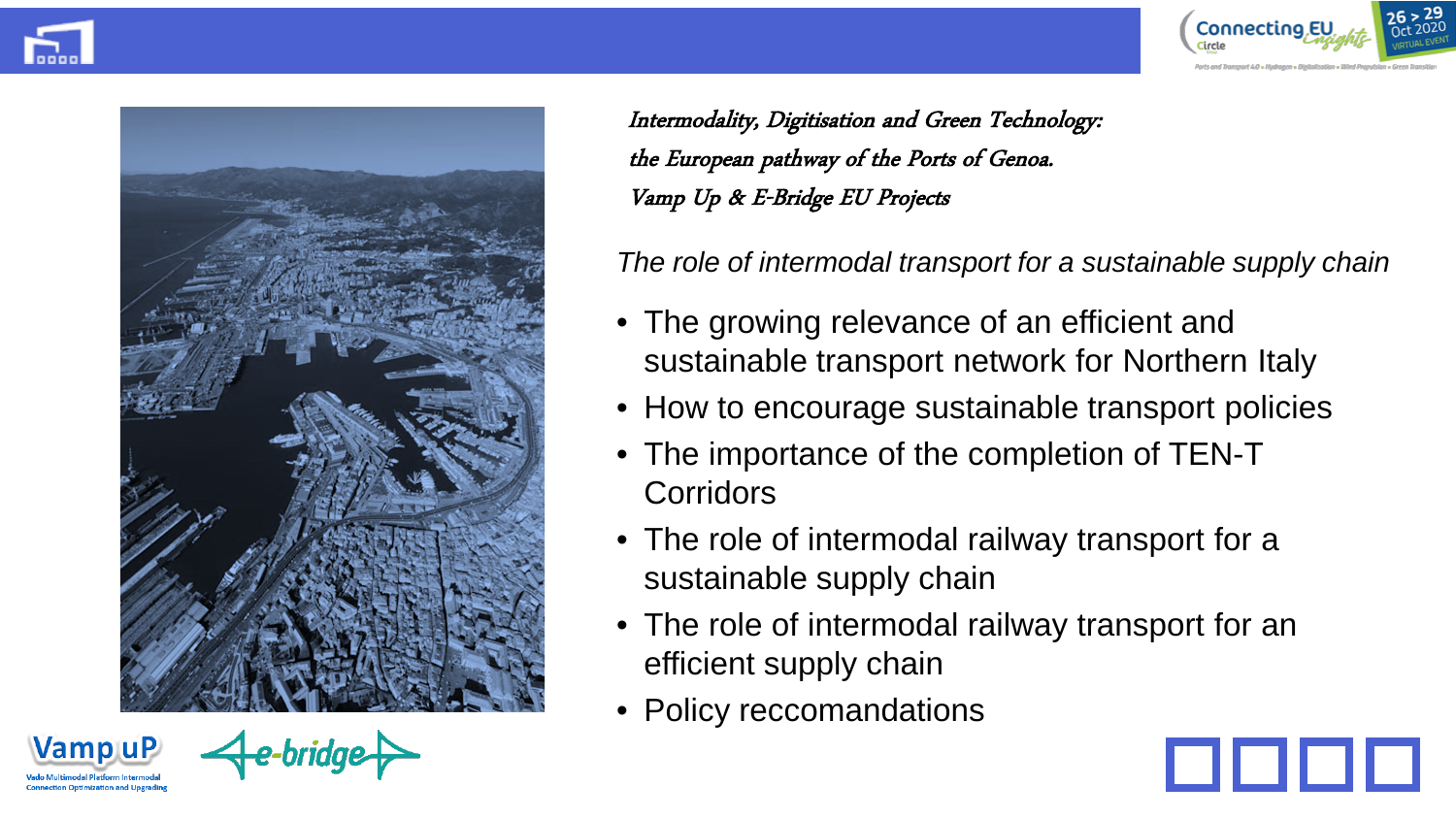



The fondamental role of an efficient infrastructure transport network for minimizing the economic and environmental costs of international trades for the Italian economy, especially for the Northern part of it, is highlighted by clear trends of EU territorial indicators.

**The increasing economic relevance of the participation at global value chains requires to give priority to enablers of efficient cargo flows** 

**Export value of commodities on GDP**

The part of the GDP related to the export for the Italian system is grown-up from 22,7% (2007) to 26,3% (2018). This value rises to 33,8% in the Northern regions (**7,5% plus than national average**)

| <b>Territorial Framework</b> | 2007 | 2012 | 2017 | 2018 |
|------------------------------|------|------|------|------|
| <b>Italia</b>                | 22,7 | 24,2 | 26,1 | 26,3 |
| <b>Nord Italia</b>           | 29,8 | 30,9 | 33,2 | 33,8 |
| Veneto                       | 34,3 | 34,8 | 37,9 | 38,9 |
| Piemonte                     | 28,9 | 32,1 | 36,1 | 35,1 |
| Lombardia                    | 30,6 | 31,0 | 31,5 | 32,6 |

**Degree of commercial openness of the manufacturing sector**

**Vamp uP** 

The degree of commercial openness of manifacture sector (i.e. partecipation to the global value chain) is in continuos increase regarding to the GDP, with record values in the North of Italia (**10,3 points plus than national average**)

| <b>Territorial Framework</b> | 2010 | 2017 | 2018 |
|------------------------------|------|------|------|
| <b>Italia</b>                | 27,1 | 31,9 | 32,4 |
| <b>Nord Italia</b>           | 36,1 | 41,9 | 42,7 |
| Veneto                       | 39,5 | 45,7 | 47,0 |
| Piemonte                     | 34,8 | 43,9 | 42,8 |
| Lombardia                    | 38,8 | 42,9 | 44,4 |
| Source: ISTAT                |      |      |      |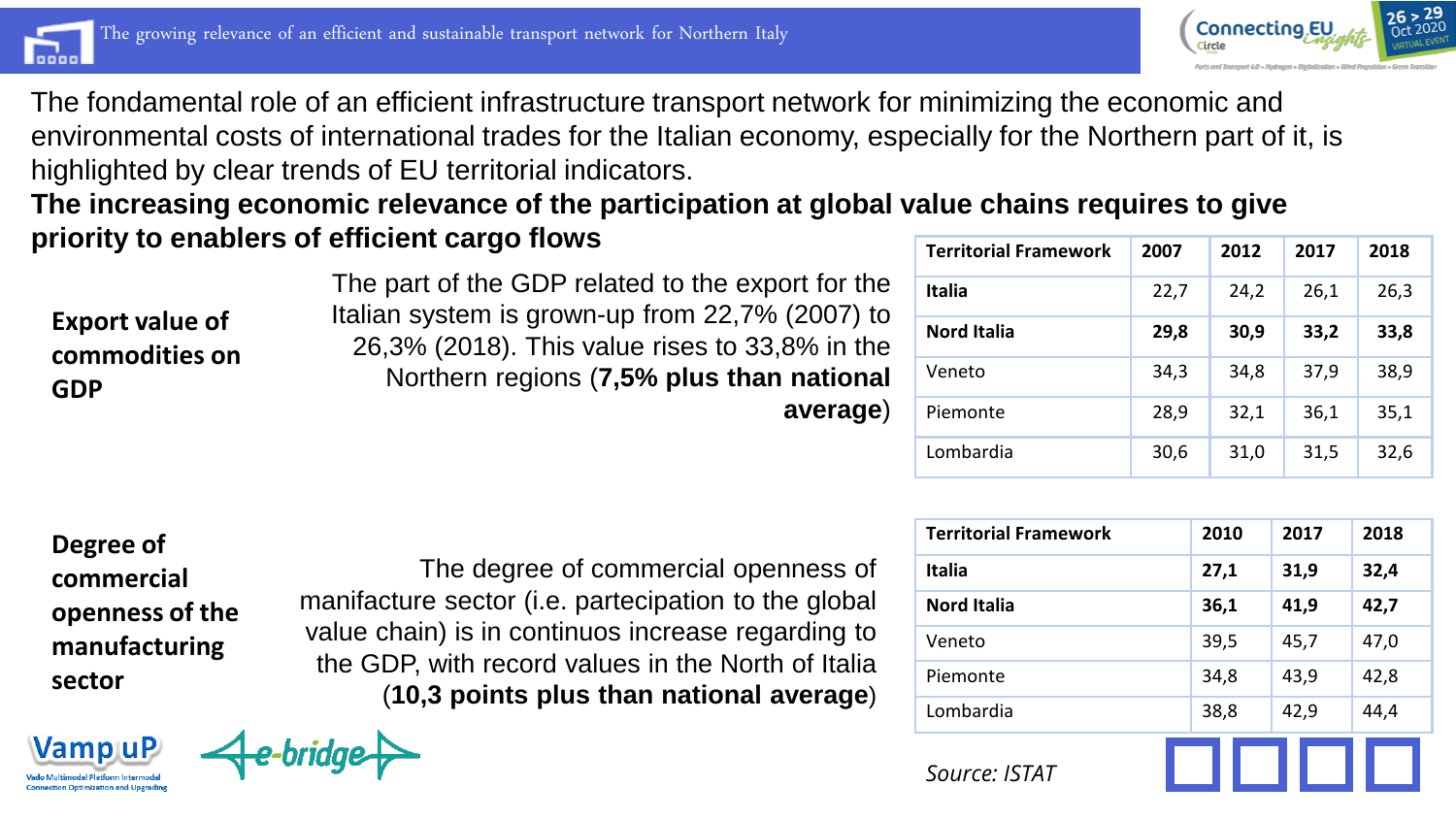



Specific multi-level types of policies are required by different needs coming from three different typologies of demand of freight mobility:

- **Intra-regional**
- **Interregional**
- **Cross border**

The three categories require different sustainable transport policies, that have to consider the peculiarities of the specific context (e.g captive vs competitive flows). The potential **enablers of efficient cargo flows** are:

| <b>Digital</b><br><b>Solutions</b> | Harmonizing<br>Standards for<br>international<br>railways services | New types of<br>relationship between<br>the stakeholders<br>(infrastructures<br>managers, operators<br>and policy makers)<br>that ensure a long-<br>term partnership | <b>New solutions</b><br>that facilitate a<br>seamless<br>exchange<br>between modes<br>in port and inland<br>terminal areas | <b>Innovative</b><br>services that<br>could be used to<br>encourage port<br>centric logistics |
|------------------------------------|--------------------------------------------------------------------|----------------------------------------------------------------------------------------------------------------------------------------------------------------------|----------------------------------------------------------------------------------------------------------------------------|-----------------------------------------------------------------------------------------------|
|                                    |                                                                    | Persecute synergies and complementarities among policies is the best way to get better results                                                                       |                                                                                                                            |                                                                                               |



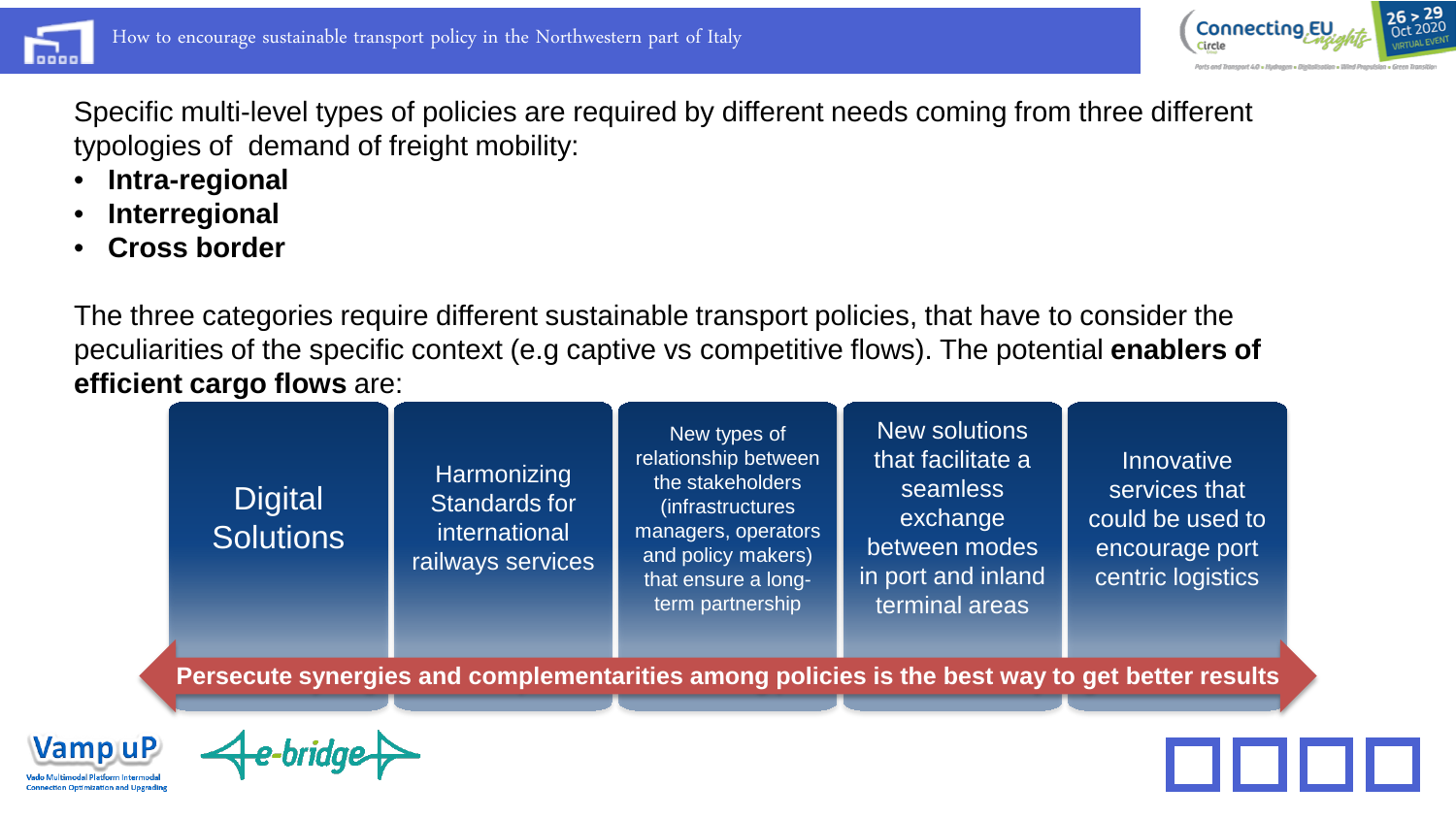



**Efficient rail connections going beyond local and national borders are crucial for European ports. The completion of TEN-T Corridors will generate a strong multimodal network on selected routes, increasing the efficiency of the international supply chains based on rail transport contributing to the decarbonisation of logistics**

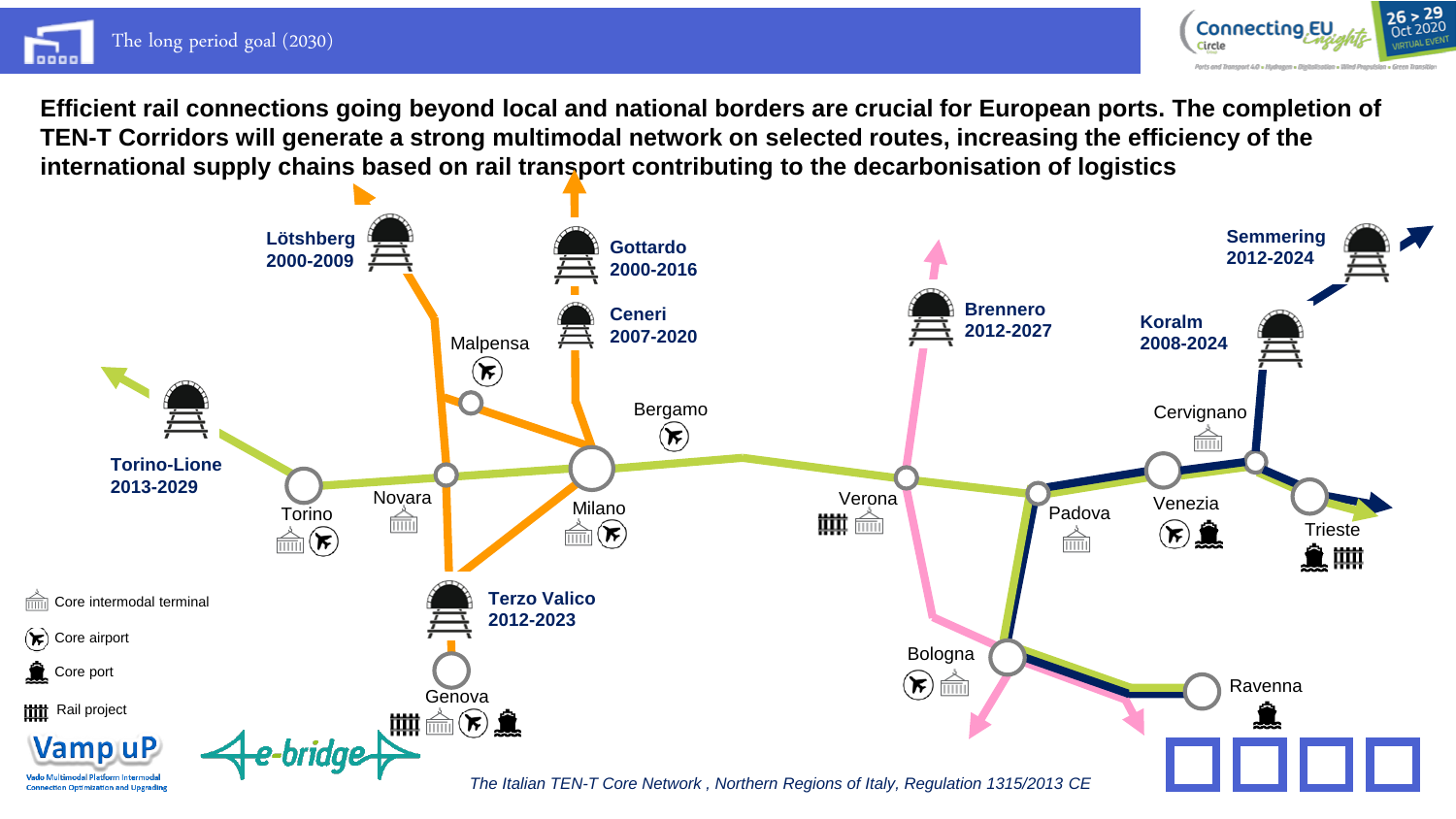



## The case of an **efficient intermodal** services from Voltri terminal to a terminal in Bergamo area (740 meter long train with 21 wagons)- **2024 Scenario**

**Important environmental benefits: 68,42 Euro** per Intermodal Unit (40 feet container)= **-53% total cost of externalities**

|                                     |          | Intermodal railway                               |          |
|-------------------------------------|----------|--------------------------------------------------|----------|
| Euro-cent per ITU*km                |          | Road transport transport from Voltri Differences |          |
|                                     |          |                                                  |          |
| Accident (Euro-cent)                | 6.107,00 | 643,62                                           | 5.463,38 |
| Air pollution (Euro-cent)           | 1.511,73 | 695,15                                           | 816,58   |
|                                     |          |                                                  |          |
| Climate change (Euro-cent)          | 1.425,60 | 194,40                                           | 1.231,20 |
| Noise (Euro -cent)                  | 2.639,00 | 3.562,76                                         | 923,76   |
| Congestion (Euro -cent)             | 662,20   | 90,30                                            | 571,90   |
| Well to tank (Euro-cent)            | 550,00   | 867,52                                           | 317,52   |
| Total cost of externalities per ITU |          |                                                  |          |
| (Euro)                              | 128,96   | 60,54                                            | 68,42    |
| <b>Vamp uP</b><br>o-hridae.         |          | Fonte: Elaborazioni PTSCLAS                      |          |

Door to door road service: 220 km

Door to door transport based on an intermodal railways service: 220 km by rail + 30 km by road





Source: European Environmental Agency, 2017

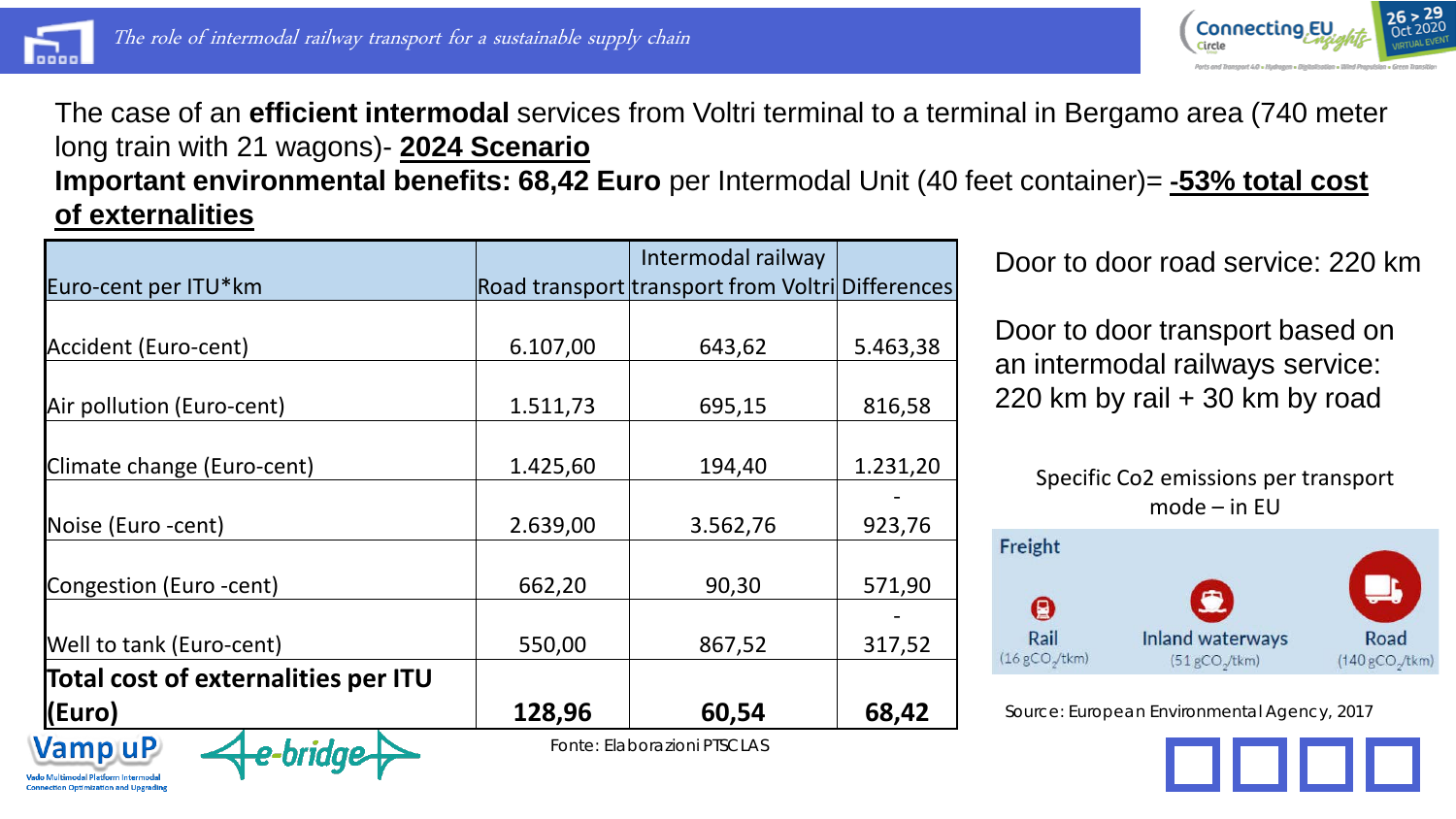



### The case of **non efficient intermodal** services from Voltri terminal to a terminal in Bergamo area (550 meter long train with 16 wagons)- **2020 Scenario Still Important environmental benefits: 54,83 Euro** per Intermodal Unit (40 feet container)= **- 43% total cost of externalities**

|                                     |                | Intermodal railway                |          |
|-------------------------------------|----------------|-----------------------------------|----------|
| Euro-cent per ITU*km                | Road transport | transport from Voltri Differences |          |
|                                     |                |                                   |          |
| Accident (Euro-cent)                | 6.107,00       | 699,44                            | 5.407,56 |
|                                     |                |                                   |          |
| Air pollution (Euro-cent)           | 1.511,73       | 697,70                            | 814,03   |
|                                     |                |                                   |          |
| Climate change (Euro-cent)          | 1.425,60       | 194,40                            | 1.231,20 |
|                                     |                |                                   |          |
| Noise (Euro -cent)                  | 2.639,00       | 4.615,19                          | 1.976,19 |
|                                     |                |                                   |          |
| Congestion (Euro -cent)             | 662,20         | 90,30                             | 571,90   |
|                                     |                |                                   |          |
| Well to tank (Euro-cent)            | 550,00         | 1.115,19                          | 565,19   |
| Total cost of externalities per ITU |                |                                   |          |
| (Euro)                              | 128,96         | 74,12                             | 54,83    |
| <b>Vamp uP</b><br>o-hridae.         |                | Fonte: Elaborazioni PTSCLAS       |          |

Door to door road service: 220 km

Door to door transport based on an intermodal railways service: 220 km by rail + 30 km by road

Specific Co2 emissions per transport mode – in EU



Source: European Environmental Agency, 2017

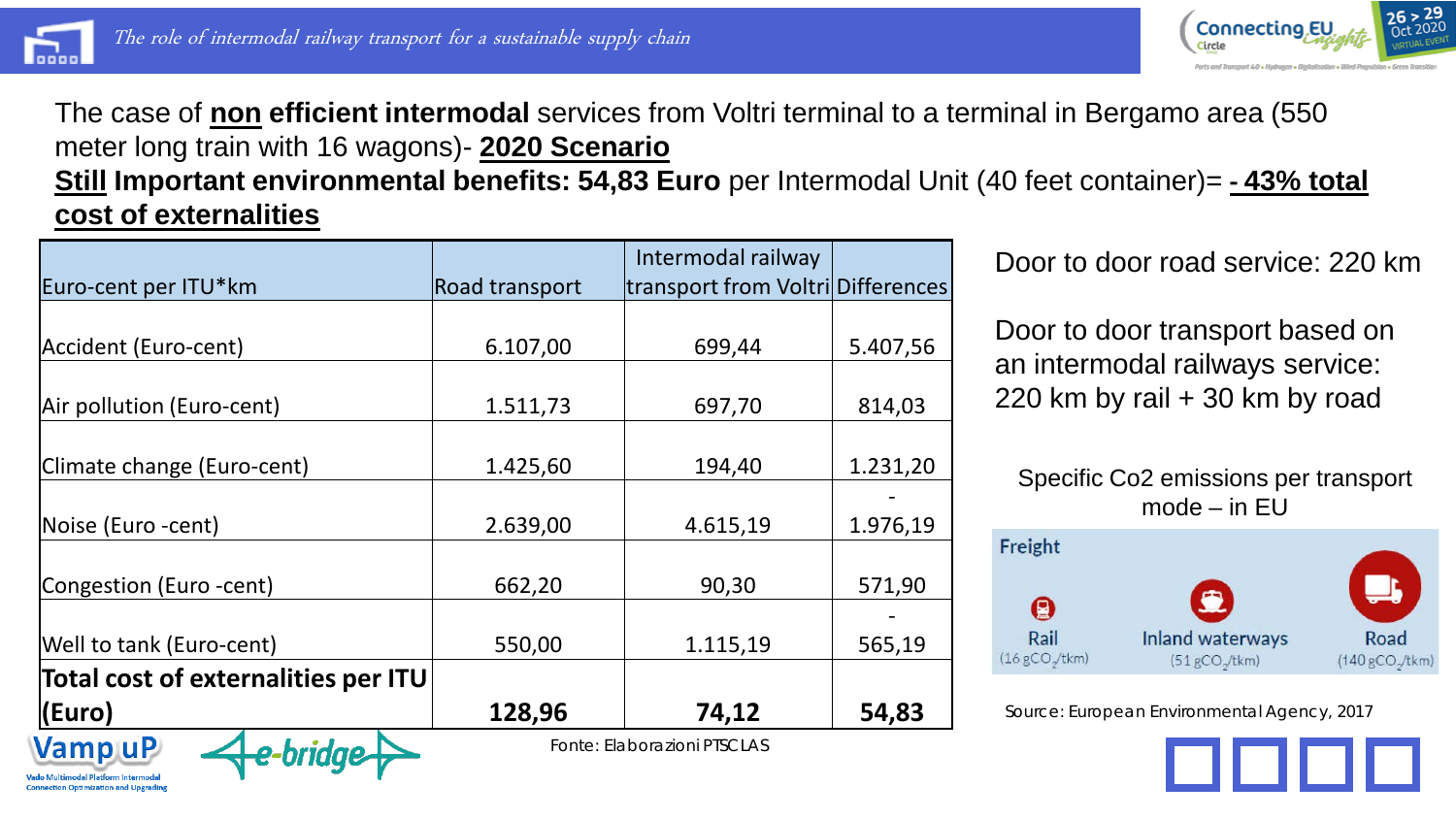



The case of an efficient intermodal railways services from Voltri terminal to a terminal in Bergamo area (740 meter long train with 21 wagons). **2024 Scenario Limited financial benefits: 18 Euro per Intermodal Transport Unit (e.g. 40 feet container)** 

| Door to door components                                                                                 | Euro per service | IГ |
|---------------------------------------------------------------------------------------------------------|------------------|----|
| Railways cost (including infrastructure and electricity                                                 |                  | Ir |
| costs)                                                                                                  | 2.970            | 3  |
| Wagons rent                                                                                             | 1.260            |    |
| <b>Terminal lift costs</b>                                                                              | 2.688            |    |
| Port and terminal maneuvers                                                                             | 700              |    |
| Pre o Post Haulage (IN o OUT)                                                                           | 3.150            |    |
| Total cost of door to door intermodal service                                                           | 10.768           |    |
| Total cost of door to door service for single ITU in a<br>case of efficient railways system with 42 ITU | 256              |    |

| Total Road transport cost (220 km and port terminal |     |
|-----------------------------------------------------|-----|
| lift) per ITU                                       | 274 |

*Fonte: Elaborazioni PTSCLAS*

**Vamp uP** onnection Optimization and Ungradi

Door to door road service: 220 km Intermodal door to door service: 220 km by rail + 30 km by road

**In case of short distances economies of scale are important in order to justify the organization of a more complex system and reduced flexibility of door-to-door services based on intermodal railways services compared to road services**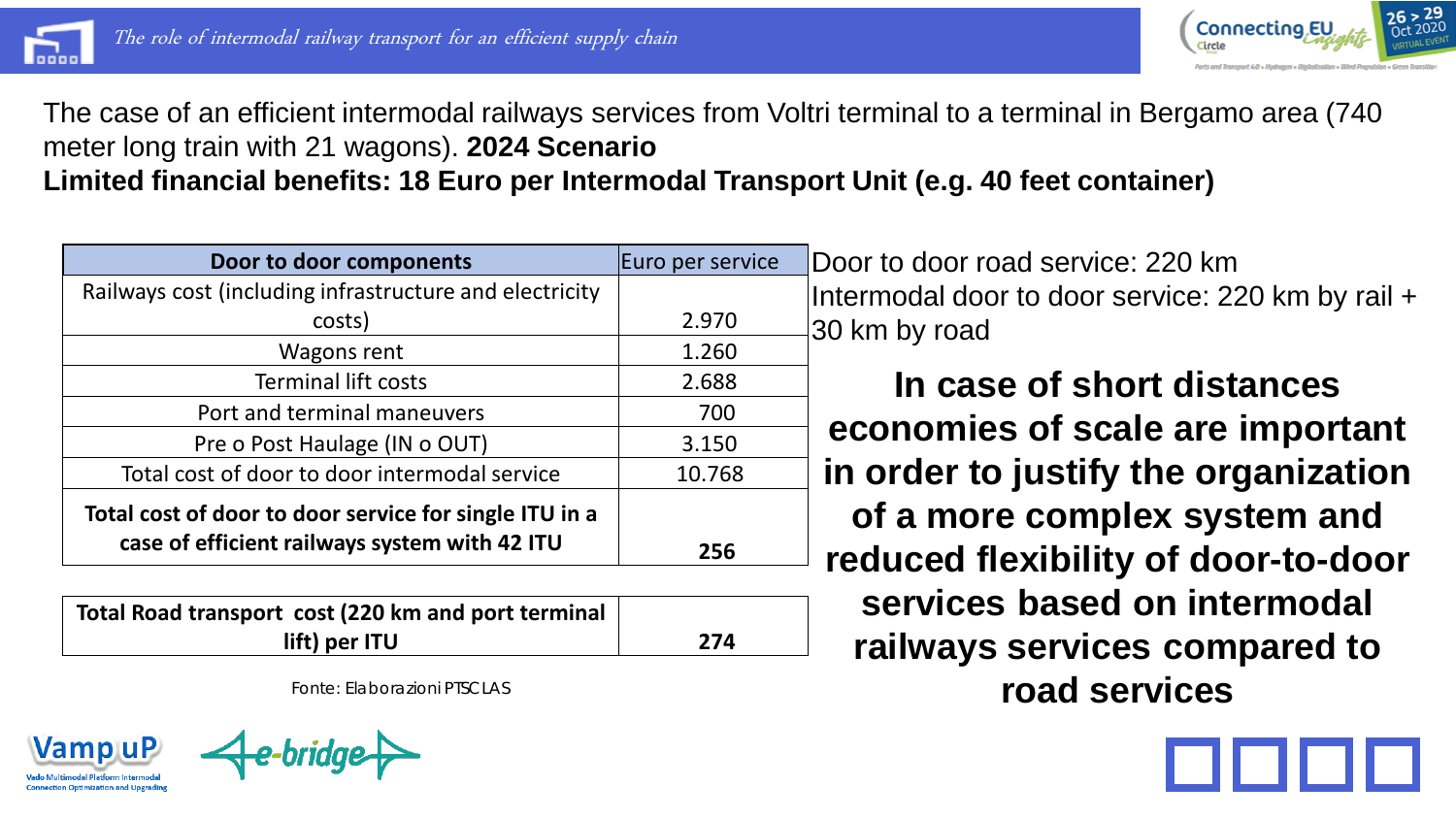

**Vamp uP Connection Optimization and Ungradin** 



The case of **non efficient intermodal railways** services from Voltri terminal to a terminal in Bergamo area (550 meter long train with 16 wagons)- **2020 Scenario**

## **Non exisiting financial benefits: -16 Euro per Intermodal Transport Unit (e.g. 40 feet container)**

| Door to door components                                                                                       | Euro per service |
|---------------------------------------------------------------------------------------------------------------|------------------|
| Railways cost (including infrastructure and electricity                                                       |                  |
| costs)                                                                                                        | 2.970            |
| Wagons rent                                                                                                   | 960              |
| <b>Terminal lift costs</b>                                                                                    | 2.048            |
| Port and terminal maneuvers                                                                                   | 900              |
| Pre o Post Haulage (IN o OUT)                                                                                 | 2.400            |
| Total cost of door to door intermodal service                                                                 | 9.278            |
| Total cost of door to door service for single ITU in a<br>case of inefficient railways system with 32 ITU and |                  |
| not efficient cost of maneuver in the port area                                                               | 290              |

| Total Road transport cost (220 km and port terminal |     |
|-----------------------------------------------------|-----|
| lift) per ITU                                       | 274 |

*Fonte: Elaborazioni PTSCLAS*

Door to door road service: 220 km Intermodal door to door service: 220 km by rail + 30 km by road

**Important opportunities for decarbonizing logistics require efficient railways infrastructure in order to have long train (5 more wagons make the financial difference) and efficient cost of maneuvers**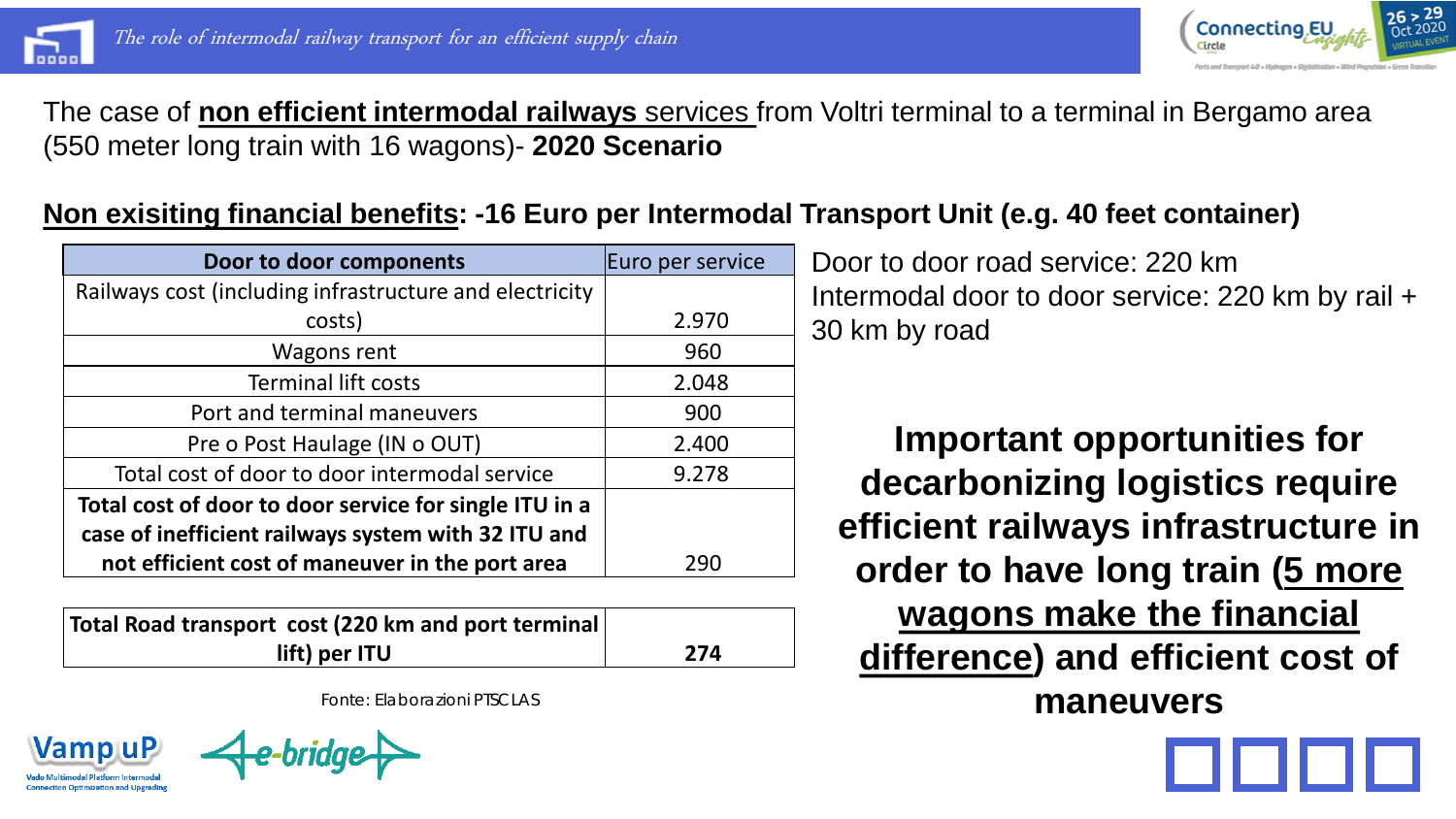



In this context, the **European Union is pushing for increasing the efficiency of intermodal transport**  services based on rail transport and the **Vamp-Up project** demonstrates the attention of the EU for this topic.

The management of a bridging period between a non-efficient and an efficient railways system needs some specific **tools to fulfil Port Authorities' role as a community manager.** Policy tools should **reduce cost difference between business as usual solutions and green solutions** in order to achieve the long term goals of decarbonizing logistics and decrease the costs of shipments through economies of scale and specialization.

A specific framework for state aids dedicate to support railways system could reach two specific goals:

- **In short term**, offer a more resilient system, contribute to the de-carbonization of logistic processes related to the port system and enhance the infrastructural investments already done.
- **In medium term** stimulating players to anticipate investments in locomotives, wagons and company culture, minimizing the risks of postponing the important growing opportunities for intermodal railways services **in long term**.

**VampuP** 



*Fonte: Elaborazioni PTSCLAS*